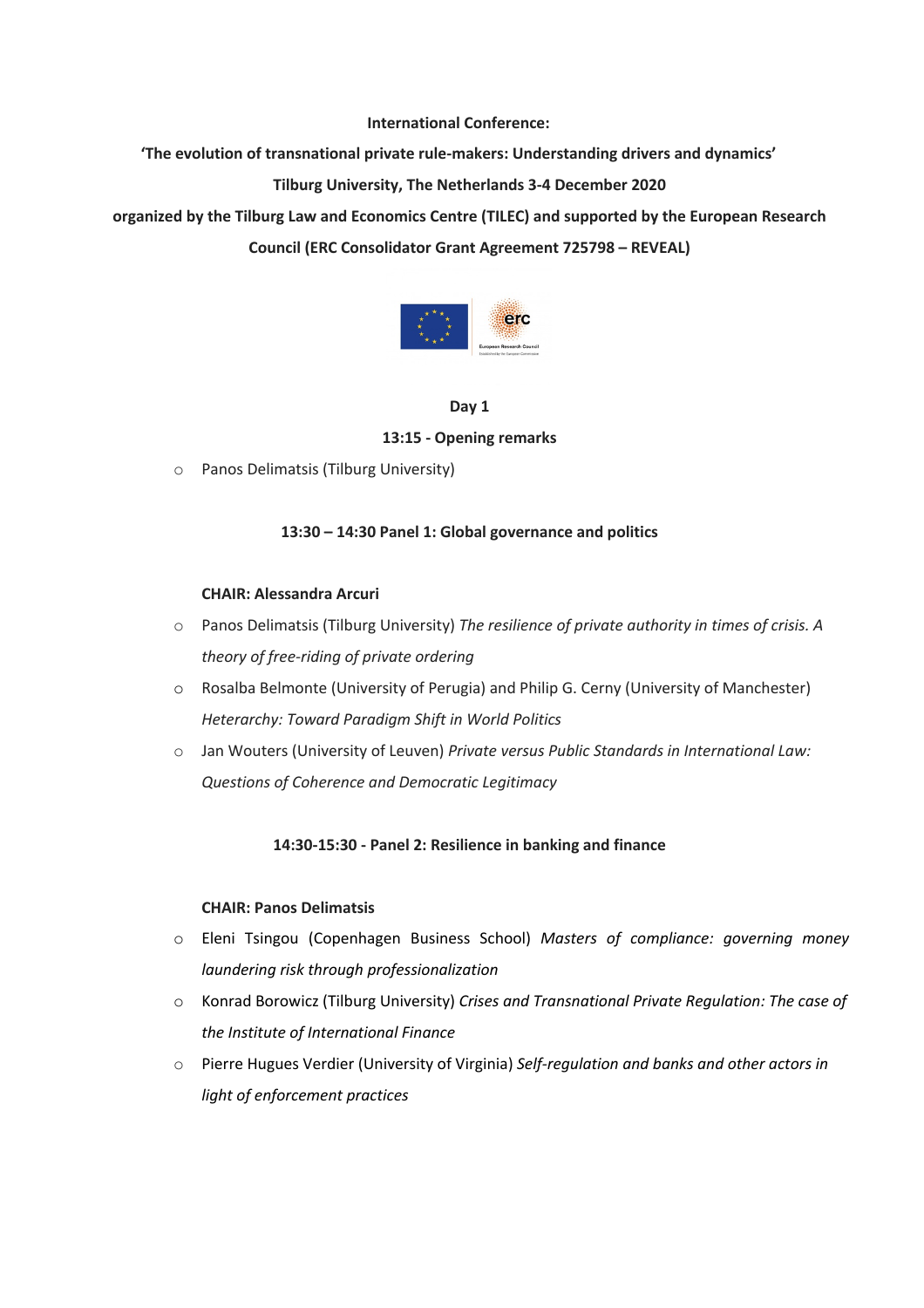## **15:30- 15:45 – Virtual coffee break**

#### **15:45 – 16:45 Panel 3: Sector specific regimes**

#### **CHAIR: Juliane Reinecke**

- o Margarita Nieves Zárate (University of Groningen) *Evolution of the American Petroleum Institute as transnational private regulator after the Deepwater Horizon accident*
- o Slobodan Tomic (University of York) and Rebecca Schmidt (University of Oslo) *Legitimacy, Accountability and Regime Ecology: Exploring the Dynamics of the Sports Anti-Doping Regime after the Russian State-Sponsored Doping Scandal*
- o Daniel Quiroga Villmarin (Graduate Institute) *Normalising global commerce. Containerization, materiality and transnational regulation*

#### **16:45 – 17:45 - Keynote**

- o Fabrizio Cafaggi (Italian State Council) *Dynamics of cooperation and competition between private standard-setters and the role of policy change or external large-scale events*
- o *Chair and commentator: Panos Delimatsis*

## **Day 2**

#### **13:00 - 14:00 - Panel 4: Sustainability standards**

#### **CHAIR: Paul Verbruggen**

- o Juliane Reinecke (King's College) *Institution building for collective action: The Bangladesh Accord*
- o Alessandra Arcuri (Erasmus University Rotterdam) *Food de-commodification as sustainability? (Or on the limits and futures of private regulation)*
- o Enrico Partiti (Tilburg University) *The impact of human rights due diligence on voluntary sustainability standards*

# **14:00 – 15:00 - Panel 5: Technical standards and food safety**

**CHAIR: Oliver Gray**